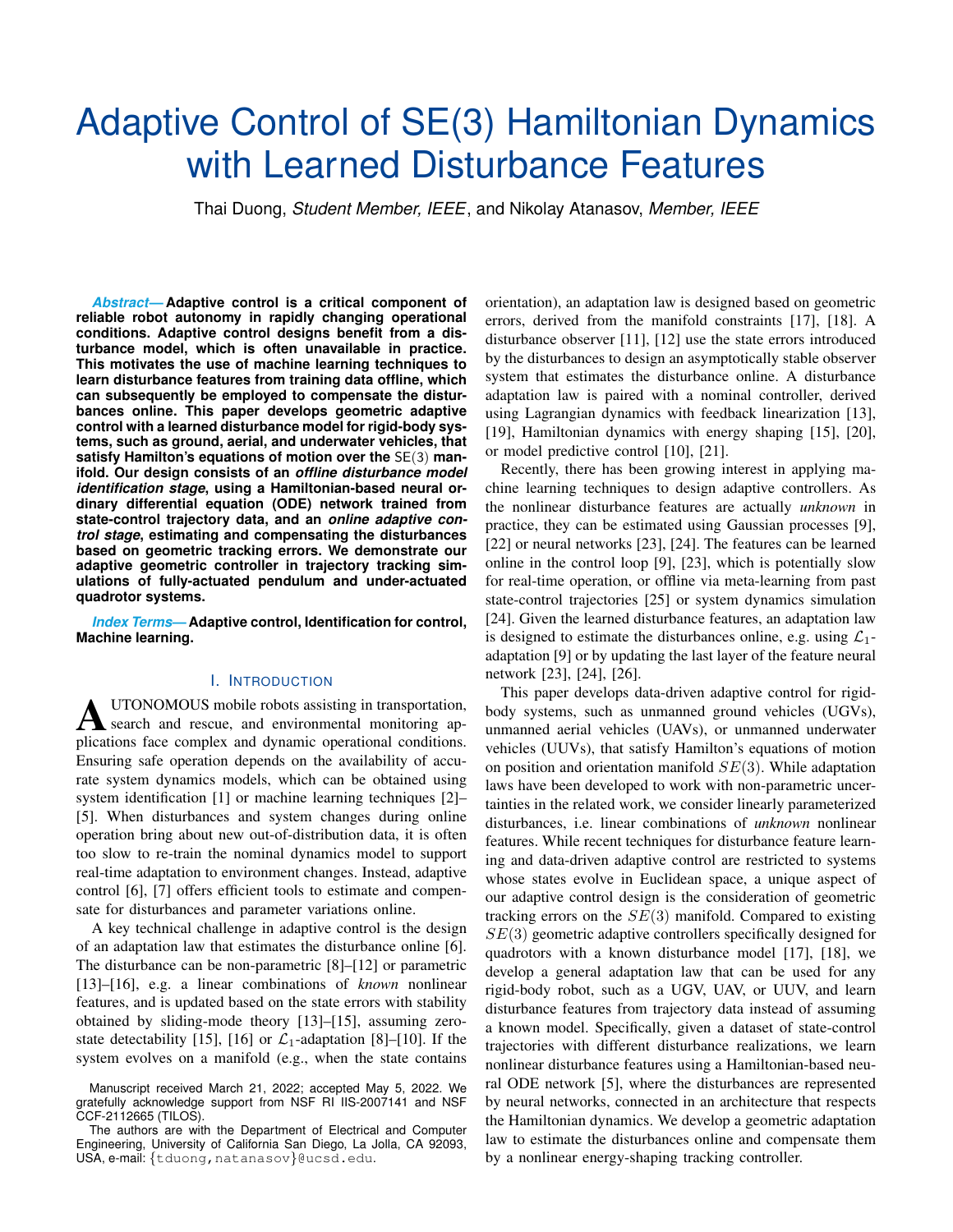In summary, our **contribution** is a learning-based adaptive geometric control for  $SE(3)$  Hamiltonian dynamics that

- learns disturbance features offline from state-control trajectories using an  $SE(3)$  Hamiltonian-based neural ODE network, and
- employs energy-based tracking control with adaptive disturbance compensation online based on the learned disturbance model and the geometric tracking errors.

We verify our approach using simulated fully-actuated pendulum and under-actuated quadrotor systems, and compare with a disturbance observer method to highlight the benefit of learning disturbance features from data.

## **II. PROBLEM STATEMENT**

Consider a system modeled as a single rigid body with position  $\mathbf{p} \in \mathbb{R}^3$ , orientation  $\mathbf{R} \in SO(3)$ , body-frame linear velocity  $\mathbf{v} \in \mathbb{R}^3$ , and body-frame angular velocity  $\boldsymbol{\omega} \in \mathbb{R}^3$ .<br>Let  $\mathbf{q} = [\mathbf{p}^\top \ \mathbf{r}_1^\top \ \mathbf{r}_2^\top \ \mathbf{r}_3^\top]^\top \in SE(3)$  be the generalized coordinates, where  $r_1$ ,  $r_2$ ,  $r_3$  are the rows of the rotation matrix **R**. Let  $\zeta = [\mathbf{v}^\top \ \omega^\top]^\top \in \mathbb{R}^6$  be the generalized velocity. The generalized momentum of the system is defined as  $\mathfrak{p} = \mathbf{M}(\mathfrak{q})\zeta \in \mathbb{R}^6$ , where  $\mathbf{M}(\mathfrak{q}) \in \mathbb{R}^{6 \times 6}$  is the generalized mass matrix. The state is defined as  $x = (q, p)$  and its evolution is governed by the system dynamics:

$$
\dot{\mathbf{x}} = \mathbf{f}(\mathbf{x}, \mathbf{u}, \mathbf{d}),\tag{1}
$$

where u is the control input and d is a disturbance signal. The disturbance d is modeled as a linear combination of nonlinear features  $\mathbf{W}(\mathbf{x}) \in \mathbb{R}^{6 \times p}$ :

$$
\mathbf{d}(t) = \mathbf{W}(\mathbf{x}(t))\mathbf{a}^*,\tag{2}
$$

where  $\mathbf{a}^* \in \mathbb{R}^p$  are unknown feature weights.

A mechanical system obeys Hamilton's equations of motion [27, Chapter 7]. The Hamiltonian,  $\mathcal{H}(\mathfrak{q}, \mathfrak{p}) = T(\mathfrak{q}, \mathfrak{p}) + V(\mathfrak{q})$ , captures the total energy of the system as the sum of the kinetic energy  $T(\mathfrak{q}, \mathfrak{p}) = \frac{1}{2} \mathfrak{p}^\top \mathbf{M}(\mathfrak{q})^{-1} \mathfrak{p}$  and the potential energy  $V(q)$ . The dynamics in (1) are determined by the Hamiltonian and re-formulated as a port-Hamiltonian system [5], [28]:

$$
\begin{bmatrix} \dot{\mathfrak{q}} \\ \dot{\mathfrak{p}} \end{bmatrix} = \begin{bmatrix} 0 & \mathfrak{q}^{\times} \\ -\mathfrak{q}^{\times \top} & \mathfrak{p}^{\times} \end{bmatrix} \begin{bmatrix} \frac{\partial \mathcal{H}}{\partial \mathfrak{q}} \\ \frac{\partial \mathcal{H}}{\partial \mathfrak{p}} \end{bmatrix} + \begin{bmatrix} 0 \\ g(\mathfrak{q}) \end{bmatrix} \mathbf{u} + \begin{bmatrix} 0 \\ d \end{bmatrix}, \quad (3)
$$

where  $g(q)$  is the input gain and the disturbance d appears as an external force applied to the system. The operators  $q^{\times}$  and  $\mathfrak{p}^{\times}$  are defined as:

$$
\mathfrak{q}^\times = \begin{bmatrix} \mathbf{R}^\top & \mathbf{0} & \mathbf{0} & \mathbf{0} \\ \mathbf{0} & \hat{\mathbf{r}}_1^\top & \hat{\mathbf{r}}_2^\top & \hat{\mathbf{r}}_3^\top \end{bmatrix}, \quad \mathfrak{p}^\times = \begin{bmatrix} \mathfrak{p}_\mathbf{v} \\ \mathfrak{p}_\omega \end{bmatrix}^\times = \begin{bmatrix} \mathbf{0} & \hat{\mathfrak{p}}_\mathbf{v} \\ \hat{\mathfrak{p}}_\mathbf{v} & \hat{\mathfrak{p}}_\omega \end{bmatrix},
$$

where the hat map  $\hat{()}$  :  $\mathbb{R}^3 \mapsto \mathfrak{so}(3)$  constructs a skewsymmetric matrix from a 3D vector. Note that the equation  $\dot{\mathfrak{q}} = \mathfrak{q}^{\times} \frac{\partial \mathcal{H}}{\partial \mathfrak{q}}$  in (3) exactly specifies the  $SE(3)$  kinematics,  $\dot{\mathbf{p}} = \mathbf{R} \mathbf{v}$  and  $\dot{\mathbf{R}} = \mathbf{R} \hat{\boldsymbol{\omega}}$ , with the rotation part written row-byrow.

Consider a collection  $\mathcal{D} = \{\mathcal{D}_1, \mathcal{D}_2, \dots, \mathcal{D}_M\}$  of system state transitions  $\mathcal{D}_j$ , each obtained under a different unknown disturbance realization  $\mathbf{a}_j^*$ , for  $j = 1, ..., M$ . Each  $\mathcal{D}_j = {\mathbf{x}_0^{(ij)}, \mathbf{u}^{(ij)}, \mathbf{x}_f^{(ij)}, \tau^{(ij)}\}_{i=1}^{D_j}$  consists of  $D_j$  state transitions,

each obtained by applying a constant control input  $\mathbf{u}^{(ij)}$  to the system with initial condition  $x_0^{(ij)}$  and sampling the state  $\mathbf{x}_{f}^{(ij)} := \mathbf{x}^{(ij)}(\tau^{(ij)})$  at time  $\tau^{(ij)}$ . Our objective is to approximate the disturbance model in (2) by  $\mathbf{d}_{\theta}(t) = \mathbf{W}_{\theta}(\mathbf{x}(t))\mathbf{a}_i$ , where  $\theta$  parameterizes the shared disturbance features and the parameters  $\{\mathbf a_j\}_{j=1}^M$  model each disturbance realization. To optimize  $\theta$ ,  $\{a_j\}$ , we predict the dynamics evolution starting from state  $\mathbf{x}_0^{(ij)}$  with control  $\mathbf{u}^{(ij)}$  and minimize the distance<br>between the predicted state  $\bar{\mathbf{x}}_f^{(ij)}$  and the true state  $\mathbf{x}_f^{(ij)}$  from  $\mathcal{D}_j$ , for  $j = 1, \ldots, M$ . Since the approximated disturbance  $\bar{\mathbf{d}}_{\theta}$ does not change if the features  $\mathbf{W}_{\theta}$  and the coefficients  $\mathbf{a}_i$ are scaled by constants  $\gamma$  and  $1/\gamma$ , respectively, we add the norms of  $\mathbf{W}_{\theta}(\mathbf{x}_{0}^{(ij)})$  and  $\{\mathbf{a}_{j}\}_{j=1}^{M}$  to the objective function as regularization terms.

**Problem 1.** Given  $\mathcal{D} = \{ \{\mathbf{x}_0^{(ij)}, \mathbf{u}^{(ij)}, \mathbf{x}_f^{(ij)}, \tau^{(ij)} \}_{i=1}^D \}_{j=1}^M$ , find disturbance parameters  $\theta$ ,  $\{\mathbf{a}_j\}_{j=1}^M$  that minimize:

$$
\min_{\boldsymbol{\theta}, \{\mathbf{a}_j\}} \sum_{j=1}^{M} \sum_{i=1}^{D_j} \ell(\mathbf{x}_f^{(ij)}, \bar{\mathbf{x}}_f^{(ij)}) +
$$
\n
$$
\lambda_{\boldsymbol{\theta}} \sum_{j=1}^{M} \sum_{i=1}^{D_j} \|\mathbf{W}_{\boldsymbol{\theta}}(\mathbf{x}_0^{(ij)})\|^2 + \lambda_{\mathbf{a}} \sum_{j=1}^{M} \|\mathbf{a}_j\|^2
$$
\n
$$
\text{s.t. } \dot{\mathbf{x}}^{(ij)}(t) = \mathbf{f}(\bar{\mathbf{x}}^{(ij)}(t), \mathbf{u}^{(ij)}, \bar{\mathbf{d}}_{\boldsymbol{\theta}}^{(ij)}(t)),
$$
\n
$$
\bar{\mathbf{d}}_{\boldsymbol{\theta}}^{(ij)}(t) = \mathbf{W}_{\boldsymbol{\theta}}(\bar{\mathbf{x}}^{(ij)}(t)) \mathbf{a}_j,
$$
\n
$$
\bar{\mathbf{x}}^{(ij)}(0) = \mathbf{x}_0^{(ij)}, \ \bar{\mathbf{x}}_f^{(ij)} = \bar{\mathbf{x}}^{(ij)}(\tau^{(ij)}),
$$
\n
$$
\forall i = 1, \dots, D_j, \ \forall j = 1, \dots, M,
$$

where  $\ell$  is a distance metric on the state space.

After the offline disturbance feature identification in Problem 1, we design a controller  $\mathbf{u} = \pi(\mathbf{x}, \mathbf{x}^*, \mathbf{a}; \theta)$  that tracks a desired state trajectory  $x^*(t)$ , using the dynamics f and the learned disturbance model  $\mathbf{W}_{\theta}(\mathbf{x})$ . To handle a disturbance signal  $\mathbf{d}(t) = \mathbf{W}_{\theta}(\mathbf{x}(t))\mathbf{a}^*$  with an unknown realization  $a^*$ , we augment the tracking controller with an adaptation law  $\dot{\mathbf{a}} = \rho(\mathbf{x}, \mathbf{x}^*, \mathbf{a}; \theta)$ , estimating  $\mathbf{a}^*$  online, so that  $\limsup_{t\to\infty} \ell(\mathbf{x}(t), \mathbf{x}^*(t))$  is bounded.

#### **III. TECHNICAL APPROACH**

We present our approach in two stages: disturbance feature learning to solve Problem 1 (Sec. III-A) and geometric adaptive control design for trajectory tracking (Sec. III-B).

#### A. SE(3) Hamiltonian-based disturbance feature learning

To address Problem 1, we use a neural ODE network [29] whose structure respects Hamilton's equations in (3) with known generalized mass  $\mathbf{M}(\mathbf{q})$ , potential energy  $V(\mathbf{q})$ and the input gain  $g(q)$ . We introduce a disturbance model,  $\mathbf{d} = \mathbf{W}_{\theta}(\mathbf{\mathfrak{q}}, \mathbf{\mathfrak{p}})$ a, where  $\mathbf{W}_{\theta}(\mathbf{\mathfrak{q}}, \mathbf{\mathfrak{p}})$  is a neural network, and estimate its parameters  $\theta$  from disturbance-corrupted data. The training data  $\mathcal{D}_j = {\mathbf{x}_{0}^{(ij)}, \mathbf{u}^{(ij)}, \mathbf{x}_{f}^{(ij)}, \tau^{(ij)}\}_{i=1}^{D_j}$  may be obtained using an odometry algorithm [30] or a motion capture system. The data collection can be performed using an existing baseline controller or a human operator manually controlling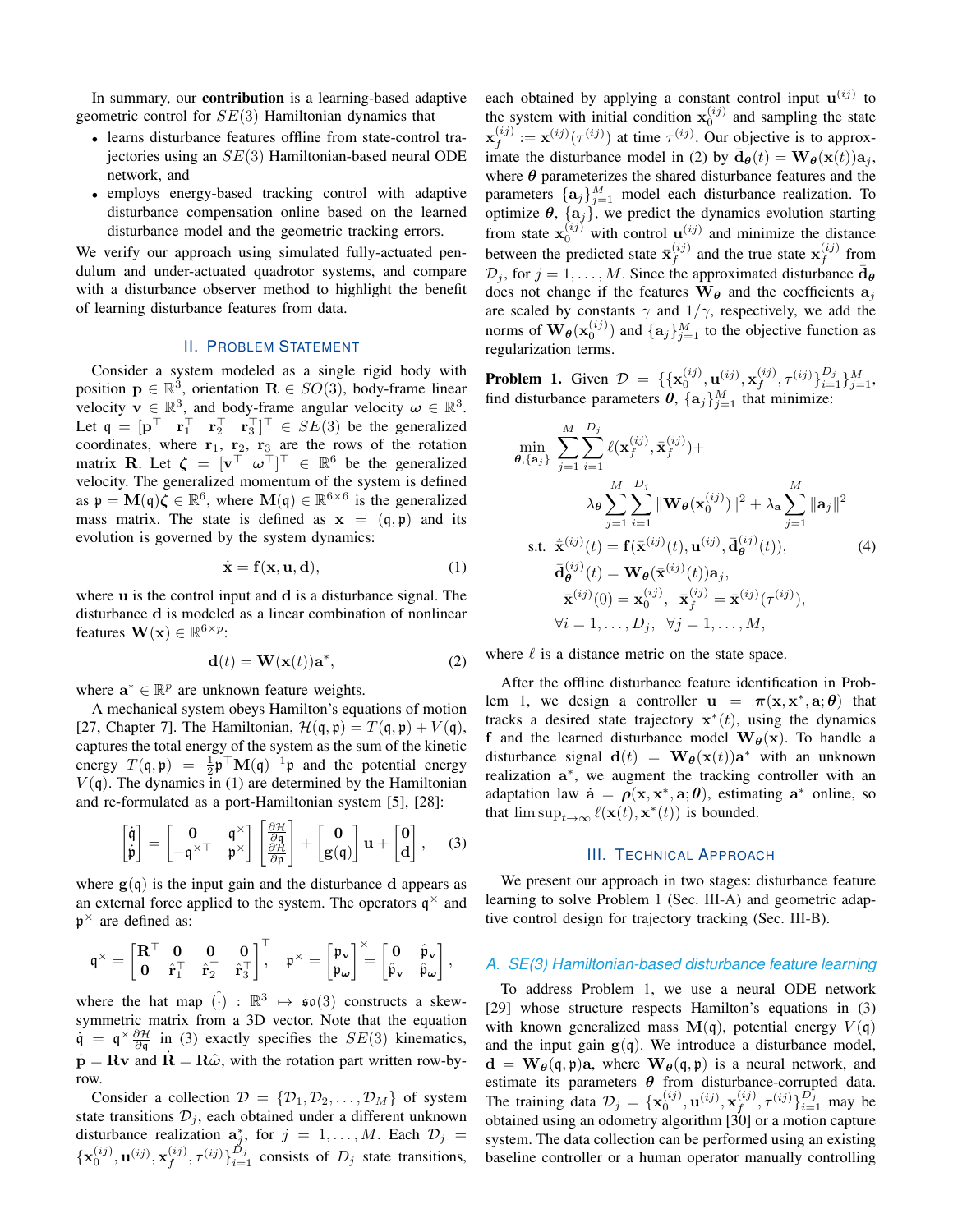the system under different disturbance conditions (e.g., wind, ground effect, etc. for a UAV).

We define the geometric distance metric  $\ell$  in Problem 1 as a sum of position, orientation, and momentum errors:

$$
\ell(\mathbf{x}, \bar{\mathbf{x}}) = \ell_{\mathbf{p}}(\mathbf{x}, \bar{\mathbf{x}}) + \ell_{\mathbf{R}}(\mathbf{x}, \bar{\mathbf{x}}) + \ell_{\mathfrak{p}}(\mathbf{x}, \bar{\mathbf{x}}),
$$
 (5)

where  $\ell_{\bf p}({\bf x}, \bar{\bf x}) = ||{\bf p} - \bar{\bf p}||_2^2$ ,  $\ell_{\bf p}({\bf x}, \bar{\bf x}) = ||{\bf p} - \bar{\bf p}||_2^2$ ,  $\ell_{\mathbf{R}}(\mathbf{x},\bar{\mathbf{x}}) = ||(\log(\bar{\mathbf{R}}\mathbf{R}^{\top}))^{\vee}||_2^2$ ,  $\log : SE(3) \mapsto \mathfrak{so}(3)$  is the inverse of the exponential map, associating a rotation matrix to a skew-symmetric matrix, and  $(\cdot)^{\vee}$  :  $\mathfrak{so}(3) \mapsto \mathbb{R}^3$  is the inverse of the hat map (.). Let  $\mathcal{L}(\theta, \{a_i\}; \mathcal{D})$  be the total loss in Problem 1. To calculate the loss, for each dataset  $\mathcal{D}_i$  with disturbance  $\bar{\mathbf{d}}_{\theta}^{(ij)}(t) = \mathbf{W}_{\theta}(\bar{\mathbf{x}}^{(ij)}(t))\mathbf{a}_j$ , we solve an ODE:

$$
\dot{\bar{\mathbf{x}}}^{(ij)} = \mathbf{f}(\bar{\mathbf{x}}^{(ij)}, \mathbf{u}^{(ij)}, \bar{\mathbf{d}}_{\theta}^{(ij)}), \quad \bar{\mathbf{x}}^{(ij)}(0) = \mathbf{x}_0^{(ij)}, \quad (6)
$$

using an ODE solver. This generates a predicted state  $\bar{\mathbf{x}}_f^{(ij)}$  at time  $\tau^{(ij)}$  for each  $i = 1, ..., D_j$  and  $j = 1, ..., M$ :

$$
\bar{\mathbf{x}}_f^{(ij)} = \text{ODESolver}\left(\mathbf{x}_0^{(ij)}, \mathbf{f}, \tau^{(ij)}; \boldsymbol{\theta}\right),\tag{7}
$$

sufficient to compute  $\mathcal{L}(\theta, \{a_i\}; \mathcal{D})$ . The parameters  $\theta$  and  $\{a_i\}$  are updated using gradient descent by back-propagating the loss through the neural ODE solver using adjoint states  $y = \frac{\partial \mathcal{L}}{\partial \overline{x}}$  [29]. An augmented state  $s = (\overline{x}, y, \frac{\partial \mathcal{L}}{\partial \theta}, \left\{\frac{\partial \mathcal{L}}{\partial a_j}\right\})$ <br>satisfies  $\dot{s} = f_s = (f, -y^\top \frac{\partial f}{\partial \overline{x}}, -y^\top \frac{\partial f}{\partial \theta}, \left\{-y^\top \frac{\partial f}{\partial a_j}\right\})$ . The gradients  $\frac{\partial \mathcal{L}}{\partial \theta}$  and  $\left\{\frac{\partial \mathcal{$ time ODE solver starting from  $s_f = s_f(\tau^{(ij)})$  [29]:

$$
\mathbf{s}_0 = \left(\bar{\mathbf{x}}_0, \mathbf{a}_0, \frac{\partial \mathcal{L}}{\partial \theta}, \left\{\frac{\partial \mathcal{L}}{\partial \mathbf{a}_j}\right\}\right) = \text{ODESolver}(\mathbf{s}_f, \mathbf{f}_s, \tau^{(ij)}). \tag{8}
$$

# B. Data-driven geometric adaptive control

Given the learned disturbance model  $\mathbf{W}_{\theta}(\mathbf{x})$  and a desired trajectory  $\mathbf{x}^*(t)$ , we develop a trajectory tracking controller  $\mathbf{u} = \pi(\mathbf{x}, \mathbf{x}^*, \mathbf{a}; \theta)$  that compensates for disturbances and an adaptation law  $\dot{a} = \rho(x, x^*, a; \theta)$  that estimates the disturbance realization online.

Our tracking controller for the Hamiltonian dynamics in (3) is developed using interconnection and damping assignment passivity-based control (IDA-PBC) [31]. Consider a desired pose-velocity trajectory  $(q^*(t), \zeta^*(t))$ . Since the momentum p is defined in the body inertial frame, the desired momentum  $\mathfrak{p}^*(t)$  should be computed by transforming the desired velocity  $\zeta^* = [\mathbf{v}^{*\top} \ \omega^{*\top}]^{\top}$  to the body frame as  $\mathbf{p}^* = \mathbf{M}(\mathbf{q}) \begin{bmatrix} \mathbf{R}^{\top} \mathbf{R}^* \mathbf{v}^* \\ \mathbf{R}^{\top} \mathbf{R}^* \omega^* \end{bmatrix}$ . The Hamiltonian of the system (3) is not necessarily minimized along  $\mathbf{x}^*(t) = (\mathbf{q}^*(t), \mathbf{p}^*(t))$ . The key idea of an IDA-PBC design is to choose the control input  $\mathbf{u}(t)$  so that the closed-loop system has a desired Hamiltonian  $\mathcal{H}_d(\mathfrak{q}, \mathfrak{p})$ , which is minimized along  $\mathbf{x}^*(t)$ . Using quadratic errors in the position, orientation, and momentum, we design the desired Hamiltonian:

$$
\mathcal{H}_d(\mathbf{\mathfrak{q}}, \mathbf{\mathfrak{p}}) = \frac{1}{2} k_\mathbf{p} (\mathbf{p} - \mathbf{p}^*)^\top (\mathbf{p} - \mathbf{p}^*)
$$
(9)  
 
$$
+ \frac{1}{2} k_\mathbf{R} \operatorname{tr}(\mathbf{I} - \mathbf{R}^{* \top} \mathbf{R}) + \frac{1}{2} (\mathbf{\mathfrak{p}} - \mathbf{\mathfrak{p}}^*)^\top \mathbf{M}^{-1} (\mathbf{\mathfrak{q}}) (\mathbf{\mathfrak{p}} - \mathbf{\mathfrak{p}}^*),
$$

where  $k_{\rm p}$  and  $k_{\rm R}$  are positive gains. We solve a set of matching conditions, described in [5], [31], between the original dynamics (3) with Hamiltonian  $\mathcal{H}(\mathfrak{q}, \mathfrak{p})$  and the desired dynamics with Hamiltonian  $\mathcal{H}_d(\mathfrak{q}, \mathfrak{p})$  in (9) to arrive at a tracking controller  $\mathbf{u} = \pi(\mathbf{x}, \mathbf{x}^*, \mathbf{a}; \theta)$ . The controller consists of an energy-shaping term  $\mathbf{u}_{ES}$ , a damping-injection term  $\mathbf{u}_{DI}$ , and a disturbance compensation term  $\mathbf{u}_{DC}$ :

$$
\mathbf{u}_{ES} = \mathbf{g}^{\dagger}(\mathbf{\mathfrak{q}}) \left( \mathbf{\mathfrak{q}}^{\times \top} \frac{\partial V}{\partial \mathbf{\mathfrak{q}}} - \mathbf{\mathfrak{p}}^{\times} \mathbf{M}^{-1}(\mathbf{\mathfrak{q}}) \mathbf{\mathfrak{p}} - \mathbf{e}(\mathbf{\mathfrak{q}}, \mathbf{\mathfrak{q}}^{*}) + \dot{\mathbf{\mathfrak{p}}}^{*} \right),
$$
  
\n
$$
\mathbf{u}_{DI} = -\mathbf{K}_{\mathbf{d}} \mathbf{g}^{\dagger}(\mathbf{\mathfrak{q}}) \mathbf{M}^{-1}(\mathbf{\mathfrak{q}}) (\mathbf{\mathfrak{p}} - \mathbf{\mathfrak{p}}^{*}),
$$
  
\n
$$
\mathbf{u}_{DC} = -\mathbf{g}^{\dagger}(\mathbf{\mathfrak{q}}) \mathbf{W}(\mathbf{\mathfrak{q}}, \mathbf{\mathfrak{p}}) \mathbf{a},
$$
\n(10)

where  $\mathbf{g}^{\dagger}(\mathbf{\mathfrak{q}}) = (\mathbf{g}^{\top}(\mathbf{\mathfrak{q}})\mathbf{g}(\mathbf{\mathfrak{q}}))^{-1}\mathbf{g}^{\top}(\mathbf{\mathfrak{q}})$  is the pseudo-inverse of  $g(q)$  and  $K_d = diag(k_v, I, k_u, I)$  is a damping gain with positive terms  $k_v$ ,  $k_\omega$ . The controller utilizes a generalized coordinate error between q and  $q^*$ :

$$
\mathbf{e}(\mathbf{\mathfrak{q}}, \mathbf{\mathfrak{q}}^*) = \begin{bmatrix} \mathbf{e}_{\mathbf{p}}(\mathbf{\mathfrak{q}}, \mathbf{\mathfrak{q}}^*) \\ \mathbf{e}_{\mathbf{R}}(\mathbf{\mathfrak{q}}, \mathbf{\mathfrak{q}}^*) \end{bmatrix} = \begin{bmatrix} k_{\mathbf{p}} \mathbf{R}^{\top} (\mathbf{p} - \mathbf{p}^*) \\ \frac{1}{2} k_{\mathbf{R}} (\mathbf{R}^{* \top} \mathbf{R} - \mathbf{R}^{\top} \mathbf{R}^*)^{\vee} \end{bmatrix} (11)
$$

and a generalized momentum error  $\mathfrak{p}_e = \mathfrak{p} - \mathfrak{p}^*$ :

$$
\mathfrak{p}_e = \mathbf{M}(\mathfrak{q}) \begin{bmatrix} \mathbf{e}_{\mathbf{v}}(\mathbf{x}, \mathbf{x}^*) \\ \mathbf{e}_{\boldsymbol{\omega}}(\mathbf{x}, \mathbf{x}^*) \end{bmatrix} = \mathbf{M}(\mathfrak{q}) \begin{bmatrix} \mathbf{v} - \mathbf{R}^\top \mathbf{R}^* \mathbf{v}^* \\ \boldsymbol{\omega} - \mathbf{R}^\top \mathbf{R}^* \boldsymbol{\omega}^* \end{bmatrix}. (12)
$$

Please refer to [5] for a detailed derivation of  $\mathbf{u}_{ES}$  and  $\mathbf{u}_{DI}$ .

The disturbance compensation term  $\mathbf{u}_{DC}$  in (10) requires online estimation of the disturbance feature weights a. Inspired by [17], we design an adaptation law which utilizes the geometric errors  $(11)$ ,  $(12)$  to update the weights a:

$$
\dot{\mathbf{a}} = \rho(\mathbf{x}, \mathbf{x}^*, \mathbf{a}; \theta) \n= \mathbf{W}_{\theta}^{\top}(\mathbf{\mathfrak{q}}, \mathbf{\mathfrak{p}}) \begin{bmatrix} c_{\mathbf{p}} \mathbf{e}_{\mathbf{p}}(\mathbf{\mathfrak{q}}, \mathbf{\mathfrak{q}}^*) + c_{\mathbf{v}} \mathbf{e}_{\mathbf{v}}(\mathbf{x}, \mathbf{x}^*) \\ c_{\mathbf{R}} \mathbf{e}_{\mathbf{R}}(\mathbf{\mathfrak{q}}, \mathbf{\mathfrak{q}}^*) + c_{\omega} \mathbf{e}_{\omega}(\mathbf{x}, \mathbf{x}^*) \end{bmatrix},
$$
\n(13)

where  $c_p$ ,  $c_v$ ,  $c_R$ ,  $c_\omega$  are positive coefficients. The stability of our adaptive controller  $(\pi, \rho)$  is shown in Theorem 1, under the assumption that the learned disturbance features  $W_{\theta}$ converge to the true ones  $W(q, p)$  after the training process.

**Theorem 1.** Consider the Hamiltonian dynamics in (3) with disturbance model in (2). Suppose that the parameters  $g(q)$ ,  $\mathbf{M}(\mathfrak{q})$ ,  $V(\mathfrak{q})$  and  $\mathbf{W}(\mathfrak{q},\mathfrak{p})$  are known but the disturbance feature weights  $a^*$  are unknown. Let  $x^*(t)$  be a desired state trajectory with bounded angular velocity,  $\|\boldsymbol{\omega}^*(t)\| < \gamma$ . Assume that the initial system state lies in the domain  $T =$  $\{x \in T^*SE(3) \mid \Psi(\mathbf{R}, \mathbf{R}^*) < \alpha < 2, \|\mathbf{e}_{\boldsymbol{\omega}}(x, x^*)\| < \beta\}$  for some positive constants  $\alpha$  and  $\beta$ , where  $\Psi(\mathbf{R},\mathbf{R}^*)=\frac{1}{2}\operatorname{tr}(\mathbf{I}-\mathbf{R}^*)$  $\mathbf{R}^*$ <sup>T</sup> $\mathbf{R}$ ). Consider the tracking controller in (10) with adaptation law in (13). Then, there exist positive constants  $k_{\rm D}$ ,  $k_{\rm R}$ ,  $k_{\mathbf{v}}, k_{\omega}, c_{\mathbf{p}} = c_{\mathbf{R}} = c_1, c_{\mathbf{v}} = c_{\omega} = c_2$  such that the tracking errors  $e(q, q^*)$  and  $p_e$  defined in (11) and (12) converge to zero. Also, the estimation error  $\mathbf{e}_a = \mathbf{a} - \mathbf{a}^*$  is stable in the sense of Lyapunov and uniformly bounded. An estimate of the region of attraction is  $\mathcal{R} = \{ \mathbf{x} \in \mathcal{T} \mid \mathcal{V}(\mathbf{x}) \leq \delta \}$ , where:

$$
\mathcal{V}(\mathbf{\mathfrak{q}}, \mathbf{\mathfrak{p}}) = \mathcal{H}_d(\mathbf{\mathfrak{q}}, \mathbf{\mathfrak{p}}) + \frac{c_1}{c_2} \mathbf{e}^\top \mathbf{\mathfrak{p}}_e + \frac{1}{2c_2} ||\mathbf{e_a}||_2^2 \qquad (14)
$$

and 
$$
\delta < \lambda_{\min}(\mathbf{Q}_1) \min(\alpha(2-\alpha)k_{\mathbf{R}}^2, \beta^2 \lambda_{\min}^2(\mathbf{M}(\mathfrak{q}))) / 2
$$
 for

$$
\mathbf{Q}_1 = \begin{bmatrix} \min\left\{k_\mathbf{p}^{-1}, k_\mathbf{R}^{-1}\right\} & -c_1/c_2 \\ -c_1/c_2 & \lambda_{\min}(\mathbf{M}^{-1}(\mathfrak{q})) \end{bmatrix} . \tag{15}
$$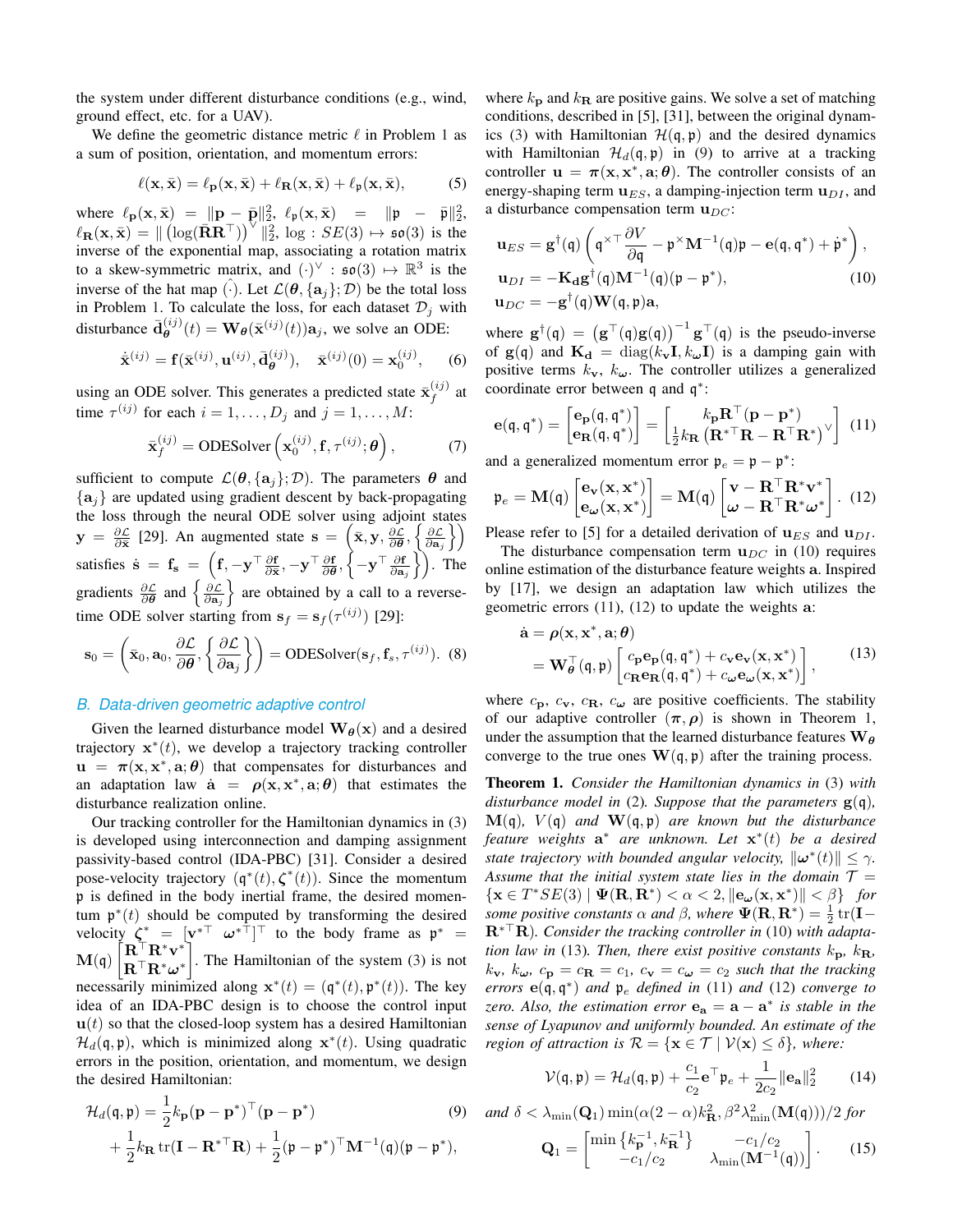

Fig. 1: Comparison of our learned adaptive controller and a disturbance observer method on a pendulum: (a) the angle error  $\varphi - \varphi^*$ ; (b) velocity error  $\dot{\varphi} - \varphi^*$ ; and (c) the disturbance error  $d - d_{gt}$  with the ground-truth disturbance  $d_{gt} = -2.5\dot{\varphi}$ .

*Proof.* We drop function parameters to simplify the notation. The derivative of the generalized coordinate error satisfies:

$$
\dot{\mathbf{e}} = \begin{bmatrix} \dot{\mathbf{e}}_{\mathbf{p}} \\ \dot{\mathbf{e}}_{\mathbf{R}} \end{bmatrix} = \begin{bmatrix} -\hat{\omega}\mathbf{e}_{\mathbf{p}} + k_{\mathbf{p}}\mathbf{e}_{\mathbf{v}} \\ k_{\mathbf{R}}\mathbf{E}(\mathbf{R}, \mathbf{R}^*)\mathbf{e}_{\omega} \end{bmatrix}
$$
  
= 
$$
- \begin{bmatrix} \hat{\omega} & 0 \\ 0 & 0 \end{bmatrix} \mathbf{e} + \begin{bmatrix} k_{\mathbf{p}}\mathbf{I} & 0 \\ 0 & k_{\mathbf{R}}\mathbf{E}(\mathbf{R}, \mathbf{R}^*) \end{bmatrix} \mathbf{M}^{-1} \mathbf{\mathfrak{p}}_{e},
$$
(16)

where  $\mathbf{E}(\mathbf{R}, \mathbf{R}^*) = \frac{1}{2} \left( \text{tr}(\mathbf{R}^\top \mathbf{R}^*) \mathbf{I} - \mathbf{R}^\top \mathbf{R}^* \right)$  satisfies  $\|\mathbf{E}(\mathbf{R}, \mathbf{R}^*)\| \leq 1$ . By construction of the IDA-PBC controller  $[5]$ :

$$
\dot{\mathfrak{p}}_e = -\mathbf{e} - \mathbf{K}_d \mathbf{M}^{-1} \mathfrak{p}_e - \mathbf{W} \mathbf{e}_\mathbf{a}.
$$
 (17)

Consider the adaptation law  $\dot{\mathbf{a}} = c_1 \mathbf{W}^\top \mathbf{e} + c_2 \mathbf{W}^\top \mathbf{M}^{-1} \mathbf{p}_e$  in (13) with  $c_1 = c_p = c_R$  and  $c_2 = c_v = c_\omega$ . In the domain<br>  $\mathcal{T}, \Psi(\mathbf{R}, \mathbf{R}^*) < \alpha < 2$  and  $\frac{k_R^{-2}}{2} ||\mathbf{e_R}||_2^2 \leq \Psi(\mathbf{R}, \mathbf{R}^*) \leq$  $\frac{k_{\mathbf{R}}^{-2}}{2-\alpha} \|\mathbf{e}_{\mathbf{R}}\|_{2}^{2}$  by [17, Prop. 1]. For  $\mathbf{z} := [\|\mathbf{e}\| \|\mathbf{p}_{e}\|]^{T} \in \mathbb{R}^{2}$ , the Lyapunov function candidate  $\mathcal{V}$  in (14) is bounded as:

$$
\frac{1}{2}\mathbf{z}^{\top}\mathbf{Q}_1\mathbf{z} + \frac{1}{2c_2} \|\mathbf{e}_\mathbf{a}\|_2^2 \le \mathcal{V} \le \frac{1}{2}\mathbf{z}^{\top}\mathbf{Q}_2\mathbf{z} + \frac{1}{2c_2} \|\mathbf{e}_\mathbf{a}\|_2^2, \quad (18)
$$

where the matrix  $Q_1$  is specified in (15) and  $Q_2$  is:

$$
\mathbf{Q}_2 = \begin{bmatrix} \max\left\{k_{\mathbf{p}}^{-1}, \frac{2k_{\mathbf{R}}^{-1}}{2-\alpha}\right\} & c_1/c_2 \\ c_1/c_2 & \lambda_{\max}(\mathbf{M}^{-1}) \end{bmatrix} . \tag{19}
$$

The time derivative of the Lyapunov candidate satisfies:

$$
\dot{\mathcal{V}} = \mathfrak{p}_e^{\top} \mathbf{M}^{-1} \dot{\mathfrak{p}}_e + \mathbf{e}^{\top} \mathbf{M}^{-1} \mathfrak{p}_e + \frac{c_1 \mathbf{e}^{\top} \dot{\mathfrak{p}}_e}{c_2} + \frac{c_1 \mathbf{e}^{\top} \mathfrak{p}_e}{c_2} + \frac{\mathbf{e}_a^{\top} \dot{\mathbf{a}}}{c_2}
$$
\n
$$
= -\mathfrak{p}_e^{\top} \mathbf{M}^{-1} \mathbf{K_d} \mathbf{M}^{-1} \mathfrak{p}_e - \frac{c_1}{c_2} \mathbf{e}^{\top} \mathbf{e}
$$
\n
$$
- \frac{c_1}{c_2} \mathbf{e}^{\top} \mathbf{K_d} \mathbf{M}^{-1} \mathfrak{p}_e + \frac{c_1}{c_2} \mathbf{e}^{\top} \begin{bmatrix} \hat{\mathbf{e}}_w & \mathbf{0} \\ \mathbf{0} & \mathbf{0} \end{bmatrix} \mathfrak{p}_e
$$
\n
$$
+ \frac{c_1}{c_2} \mathbf{e}^{\top} \begin{bmatrix} \mathbf{R}^{\top} \mathbf{R}^* \hat{\boldsymbol{\omega}}^* \mathbf{R}^{* \top} \mathbf{R} & \mathbf{0} \\ \mathbf{0} & \mathbf{0} \end{bmatrix} \mathfrak{p}_e
$$
\n
$$
+ \frac{c_1}{c_2} \mathfrak{p}_e^{\top} \mathbf{M}^{-1} \begin{bmatrix} k_{\mathbf{p}} \mathbf{I} & \mathbf{0} \\ \mathbf{0} & k_{\mathbf{R}} \mathbf{E}(\mathbf{R}, \mathbf{R}^*) \end{bmatrix} \mathfrak{p}_e,
$$

where we use (16), (17), and that  $\omega = e_{\omega} + \mathbf{R}^{\top} \mathbf{R}^* \omega^*$  by definition of  $e_{\omega}$ . Hence, in the domain  $\mathcal{T}$ , we have:

$$
\frac{d}{dt}\mathcal{V} \le -\mathbf{z}^\top \mathbf{Q}_3 \mathbf{z} = -\mathbf{z}^\top \begin{bmatrix} q_1 & q_2 \\ q_2 & q_3 \end{bmatrix} \mathbf{z},\tag{20}
$$

where  $q_1 = \frac{c_1}{c_2}$ ,  $q_2 = -\frac{c_1}{c_2} (\lambda_{\text{max}} (\mathbf{K_d} \mathbf{M}^{-1}) + \beta + \gamma)$ , and<br>  $q_3 = \lambda_{\text{min}} (\mathbf{M}^{-1} \mathbf{K_d} \mathbf{M}^{-1}) - \frac{c_1}{c_2} \max \{k_p, k_\mathbf{R}\} \lambda_{\text{max}} (\mathbf{M}^{-1})$ .<br>
Since  $\mathbf{K_d} = \text{diag}(k_\mathbf{v} \mathbf{I}, k_\omega \mathbf{I})$  can be cho

and  $c_1/c_2$  can be chosen arbitrarily small, there exists a

TABLE I: Tracking errors and disturbance estimation error per time step (mean  $\pm$  standard deviation) with our adaptive controller, with disturbance observer (DOB), and without adaptation for 100 experiments of 10-second pendulum angle tracking.

| Approach          | No adaptation   | Our adaptation  | DOB.            |
|-------------------|-----------------|-----------------|-----------------|
| Angle error       | $0.35 \pm 0.14$ | $0.04 + 0.02$   | $0.08 \pm 0.02$ |
| Disturbance error | $0.67 + 0.27$   | $0.06 \pm 0.03$ | $0.10 + 0.04$   |

choice of constants that ensures that the matrices  $Q_1$ ,  $Q_2$ , and  $Q_3$  are positive definite. Consider the sub-level set of the Lyapunov function  $\mathcal{R} = {\mathbf{x} \in \mathcal{T} | \mathcal{V}(\mathbf{x}) \leq \delta}$  where  $\delta < \lambda_{\min}(\mathbf{Q}_1) \min(\alpha(2-\alpha)k_{\mathbf{R}}^2, \beta^2 \lambda_{\min}^2(\mathbf{M}))/2$ . For  $\mathbf{x}_0 \in \mathcal{R}$ ,<br>we have  $\Psi(\mathbf{R}, \mathbf{R}^*) \leq \frac{k_{\mathbf{R}}^2 ||\mathbf{e}_{\mathbf{R}}||_2^2}{2\delta^2} \leq \frac{2\delta k_{\mathbf{R}}^2}{(2-\alpha)^2}$ <br> $||\mathbf{e}_{\omega}(\mathbf{x}, \mathbf{x}^*)||^2 \leq \frac{2\delta}{\lambda_{\min}(\math$ Therefore, for any system trajectory starting in  $R$ , the tracking errors  $e$ ,  $p_e$  are asymptotically stable, while the estimation error  $e_a$  is stable and uniformly bounded, by the LaSalle-Yoshizawa theorem [6, Thm. A.8].  $\Box$ 

### IV. EVALUATION

We evaluate our data-driven geometric adaptive controller on a fully-actuated pendulum and under-actuated quadrotor.

# A. Pendulum

Consider a pendulum with angle  $\varphi$ , scalar control input u, and dynamics  $m\ddot{\varphi} = -5\sin\varphi + u + d$ , where the mass is  $m = 1/3$ , the potential energy is  $V(\varphi) = 5(1 - \cos \varphi)$ , the input gain is  $q(\varphi) = 1$ , and the disturbance  $d = -\mu \dot{\varphi}$  models a friction force with unknown friction coefficient  $\mu$ . To illustrate our approach, we consider  $\varphi$  as a yaw angle specifying a rotation **R** around the z axis, with angular velocity  $\omega = [0, 0, \dot{\varphi}]$ . We remove the position  $p$  and linear velocity  $v$  terms from Hamilton's equations in (3) to obtain the pendulum dynamics.

To learn the disturbance features, we consider  $M = 11$  realizations of the disturbance  $d_i = -\mu_i \dot{\varphi}$  with friction coefficient  $\mu_j = 0.05(j-1) \in [0, 0.5]$  for  $j = 1, ..., M$ . For each value  $\mu_j$ , we collect transitions  $\mathcal{D}_j = {\mathbf{x}_0^{(ij)}, \mathbf{u}^{(ij)}, \mathbf{x}_f^{(ij)}, \tau^{(ij)}\}_{i=1}^{1024}$  by applying 1024 random control inputs to the pendulum for a time interval of  $\tau^{(ij)}$  = 0.01 s. We train the disturbance model (Sec. III-A) for 4000 iterations with learning rate  $10^{-4}$ .

We verify our adaptive controller  $(\pi, \rho)$  in Sec. III-B with the task of tracking a desired angle  $\varphi^*(t) = \pi t/5 + \pi t^2/50$ . We simplify the controller  $\pi$  in (10) and the adaptation law  $\rho$  in (13) by removing the position and linear velocity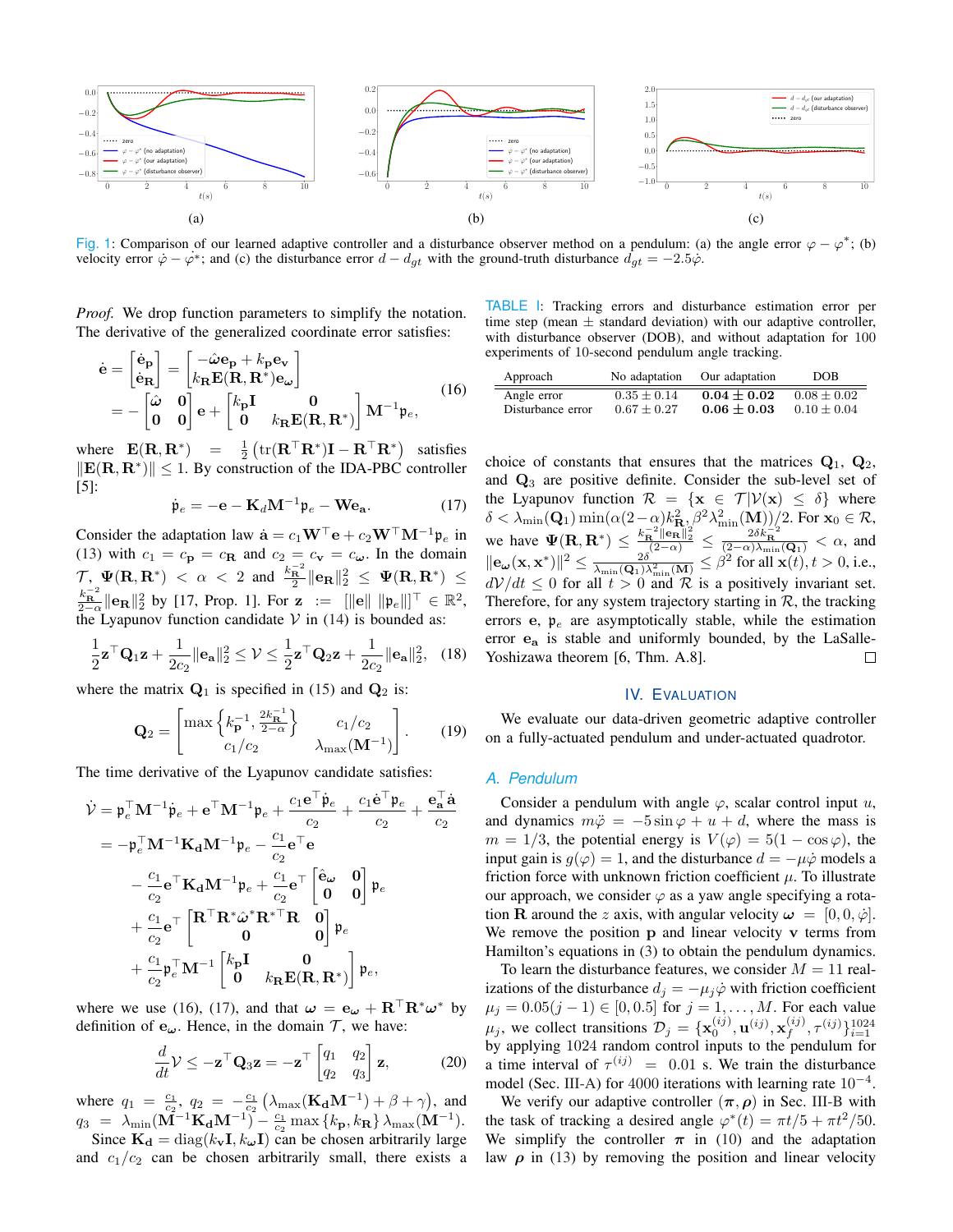

Fig. 2: Tracking spiral and diamond-shaped trajectories with a PyBullet Crazyflie quadrotor [32] under an external wind  $[0.075 \quad 0.075 \quad 0]$  and two rotors turning defective from the beginning (scenario 1) and after 8s (scenario 2) both with  $\mathbf{d}_w$  $(\delta_1, \delta_2) = (80\%, 80\%)$ : (a) robot states in scenario 1, (b) tracking errors in scenario 1, (c) tracking errors in scenario 2.



Fig. 3: Tracking visualization for scenarios 1 (left) and 2 (right).

components. The controller gains are:  $k_{\mathbf{R}} = 1$ ,  $k_{\mathbf{d}} = 2$ ,  $c_{\mathbf{R}} = 75$ ,  $c_{\omega} = 10$ . We compare our approach with a disturbance observer method [11], [12] for the pendulum. As the disturbance features in (2) are unknown, we design an observer to estimate  $d$  online. Let  $z$  be the observer state with dynamics  $m\dot{z} = -l(\dot{\varphi})z - l(\dot{\varphi}) (r(\dot{\varphi}) - 5\sin(\varphi) + u)$ , where  $l(\dot{\varphi}) = \frac{\partial r(\dot{\varphi})}{\partial \dot{\varphi}}$  for some function  $r(\dot{\varphi})$ . The disturbance d is estimated as  $\hat{d} = z + r(\dot{\varphi})$ . The disturbance estimation error<br>is  $e_d = \hat{d} - d$  satisfying  $\dot{e}_d = \dot{z} + \frac{\partial r(\dot{\varphi})}{\partial \dot{\varphi}} \ddot{\varphi} = -l(\dot{\varphi})e_d/m$ . We choose  $r(\dot{\varphi}) = \dot{\varphi}$  so that the disturbance estimation errors converges to 0 asymptotically. While it is hard to provide a fair comparison between controllers, e.g. different control gain tuning, we try our best to match the experiment settings. For example, we use the same tracking controller  $\pi$  in (10) to compensate the estimated disturbance.

We run the experiments 100 times with a friction coefficient  $\mu$  uniformly sampled from the range [0.5, 3]. Table I shows the angle tracking errors and the disturbance estimation errors with our adaptive controller, with the disturbance observer (DOB), and without adaptation. Our adaptive controller achieves better tracking error and disturbance estimation error than the DOB approach. Fig. 1 plots the tracking errors and disturbance estimation error with  $\mu = 2.5$ , showing that we achieve the desired angle  $\varphi^*(t)$  and are able to converge to the state-dependent ground-truth disturbance  $d_{qt} = -2.5\dot{\varphi}$ . Without knowing the disturbance features, the DOB method lags behind the changes in ground-truth disturbances caused by the velocity  $\dot{\varphi}$ . This

**TABLE II:** Tracking errors per time step (mean  $\pm$  standard deviation) for 100 experiments of quadrotor trajectory tracking.

| Experiments                     | Diamond-shaped  | Spiral          |
|---------------------------------|-----------------|-----------------|
| Scenario 1 (without adaptation) | $0.71 + 0.15$   | $0.55 \pm 0.13$ |
| Scenario 1 (with adaptation)    | $0.12 \pm 0.02$ | $0.13 \pm 0.01$ |
| Scenario 2 (without adaptation) | $0.62 + 0.13$   | $0.64 \pm 0.10$ |
| Scenario 2 (with adaptation)    | $0.12 \pm 0.02$ | $0.16 \pm 0.02$ |

illustrates the benefit of our approach – the learned disturbance features improve the performance of the adaptive controller.

#### **B.** Crazyflie Quadrotor

Next, we consider a Crazyflie quadrotor, simulated using the PyBullet physics engine [32], with control input  $\mathbf{u} = [f, \tau]$ including the thrust  $f \in \mathbb{R}_{\geq 0}$  and torque  $\tau \in \mathbb{R}^3$  generated by the 4 rotors. The mass of the quadrotor is  $m = 0.027$  kg and the inertia matrix is  $\mathbf{J} = 10^{-5}$  diag([1.4, 1.4, 2.2]), leading to the generalized mass matrix  $\mathbf{M}(q) = \text{diag}(m\mathbf{I}, \mathbf{J})$ . The potential energy is  $V(q) = mg \begin{bmatrix} 0 & 0 & 1 \end{bmatrix}$  p with  $q \approx 9.8 \text{ m s}^{-2}$ , where p is the position of the quadrotor. We consider disturbances from three sources: 1) horizontal wind, simulated as an external force  $\mathbf{d}_w = \begin{bmatrix} w_x & w_y & 0 \end{bmatrix}^\top \in \mathbb{R}^3$  in the world frame, i.e.,  $\mathbf{R}^\top \mathbf{d}_w$  in the body frame; 2) two defective rotors 1 and 2, generating  $\delta_1$  and  $\delta_2$  percents of the nominal thrust, respectively; and 3) near-ground, drag, and downwash effects in the PyBullet simulated quadrotor.

As described in Sec. III-A, we learn the disturbance features  $\mathbf{W}_{\theta}(\mathbf{\mathfrak{q}}, \mathbf{\mathfrak{p}})$  from a dataset D of transitions using a Hamiltonianbased neural ODE network. We collect a dataset  $\mathcal{D} = {\{\mathcal{D}_j\}}_{i=1}^M$ with  $M = 8$  realizations of the disturbances  $d_{w_i}$ ,  $\delta_{1i}$ , and  $\delta_{2j}$ . Specifically, the wind components  $w_{xj}, w_{yj}$  are chosen from the set  $\{\pm 0.025, \pm 0.05\}$ , while the values of  $\delta_{1i}$  and  $\delta_{2i}$  are sampled from the range [94%, 98%]. For each disturbance realization, a PID controller provided by [32] is used to drive the quadrotor from a random starting point to 9 different desired poses, providing transitions  $\mathcal{D}_j = {\mathbf{x}_{0}^{(ij)}, \mathbf{u}^{(ij)}, \mathbf{x}_{f}^{(ij)}, \tau^{(ij)}\}_{i=1}^{1080}$  with  $\tau^{(ij)} = 1/240$  s.

We verify our geometric adaptive controller with learned disturbance features by having the quadrotor track pre-defined trajectories in the presence of the aforementioned disturbances.